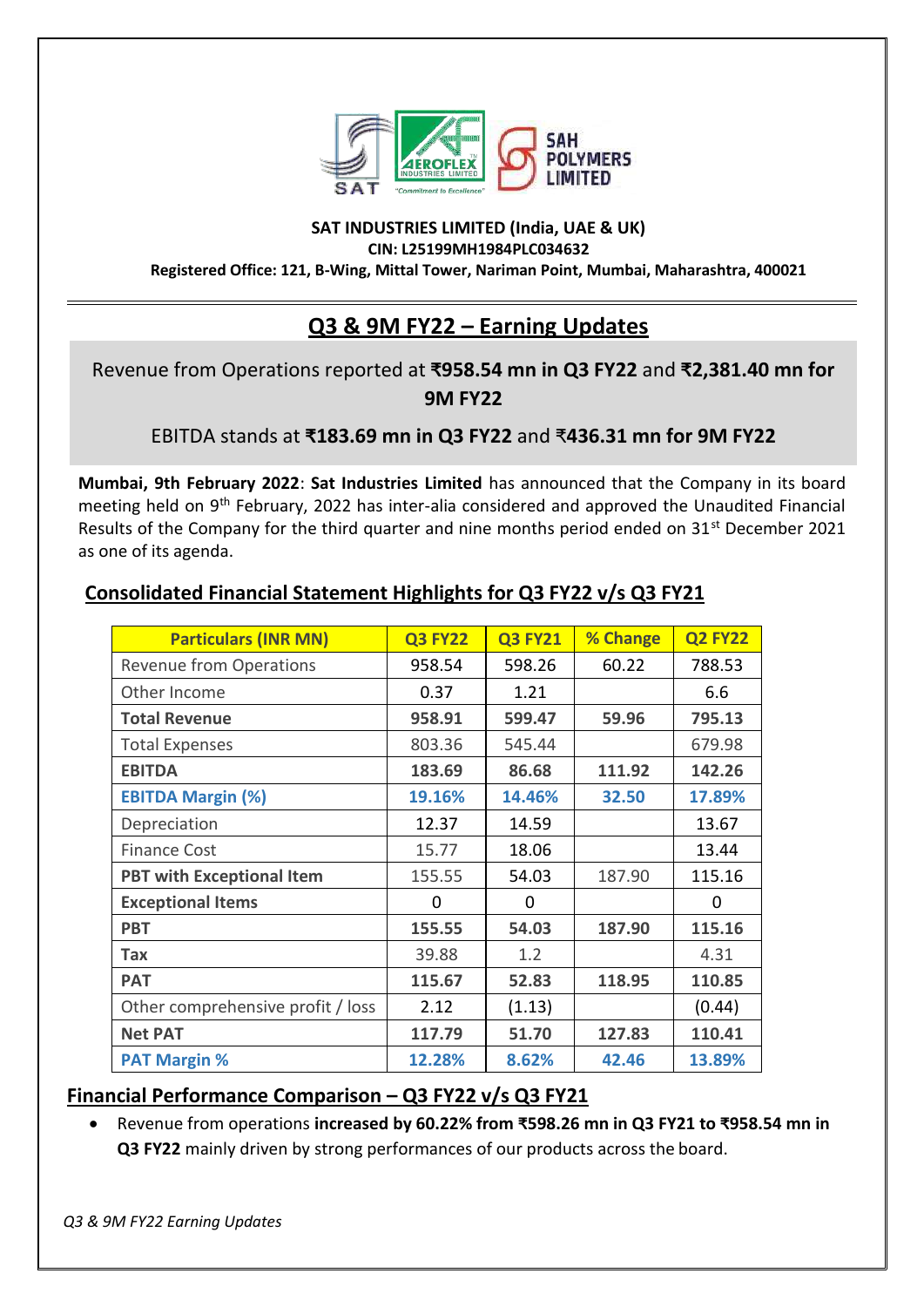- EBITDA **increased by 111.92% from ₹86.68 mn in Q3 FY21 to ₹183.69 mn in Q3 FY22** led by surge in sales of value added and high margin products.
- Net profit stood at **₹117.79 mn in Q3 FY22, compared to ₹51.70 mn in Q3 FY21**
- **PAT margins increased to 12.28 % in Q3 FY22 from 8.62% in Q3 FY21**
- **EPS for Q3FY22 is ₹ 1.02 v/s ₹ 0.47 for Q3FY21 posting a growth of 117.02%**

### **Consolidated Financial Statement Highlights for 9M FY22 v/s 9M FY21**

| <b>Particulars (INR MN)</b>       | <b>9M FY22</b> | <b>9M FY21</b> |
|-----------------------------------|----------------|----------------|
| <b>Revenue from Operations</b>    | 2,381.4        | 1,412.36       |
| Other Income                      | 8.52           | 8.77           |
| <b>Total Revenue</b>              | 2,389.92       | 1,421.13       |
| <b>Total Expenses</b>             | 2,038.79       | 1,315.56       |
| <b>EBITDA</b>                     | 436.31         | 195.99         |
| <b>EBITDA Margin (%)</b>          | 18.26%         | 13.79%         |
| Depreciation                      | 40.1           | 41.53          |
| <b>Finance Cost</b>               | 45.09          | 48.89          |
| <b>PBT with Exceptional Item</b>  | 351.12         | 105.57         |
| <b>Exceptional Items</b>          | $\Omega$       | $\Omega$       |
| <b>PBT</b>                        | 351.12         | 105.57         |
| Tax                               | 47.62          | 7.2            |
| <b>PAT</b>                        | 303.5          | 98.37          |
| Other comprehensive profit / loss | 4.85           | (6.87)         |
| <b>Net PAT</b>                    | 308.35         | 91.5           |
| <b>PAT Margin %</b>               | 12.90%         | 6.44%          |

### **Financial Comparison Summary of 9M FY22 v/s 9M FY21**

- Revenue from operations recorded a **growth by 68.64% from ₹1,412.36 mn in 9M FY21 to ₹2,381.40 mn in 9M FY22** mainly driven by strong performances in each of our segmental business respectively.
- The EBITDA **increased by 122.62% from ₹195.99 mn in 9M FY21 to ₹436.31 mn in 9M FY22** and **EBITDA margins expanded by almost 32.41% from 13.79% in 9M FY21 to 18.26% in 9M FY22** led by surge in sales of value added and high margin products.
- Net profit stood at **₹308.35 mn in 9M FY22, compared to ₹91.50 mn in 9M FY21 recording an absolute growth of 236.99%**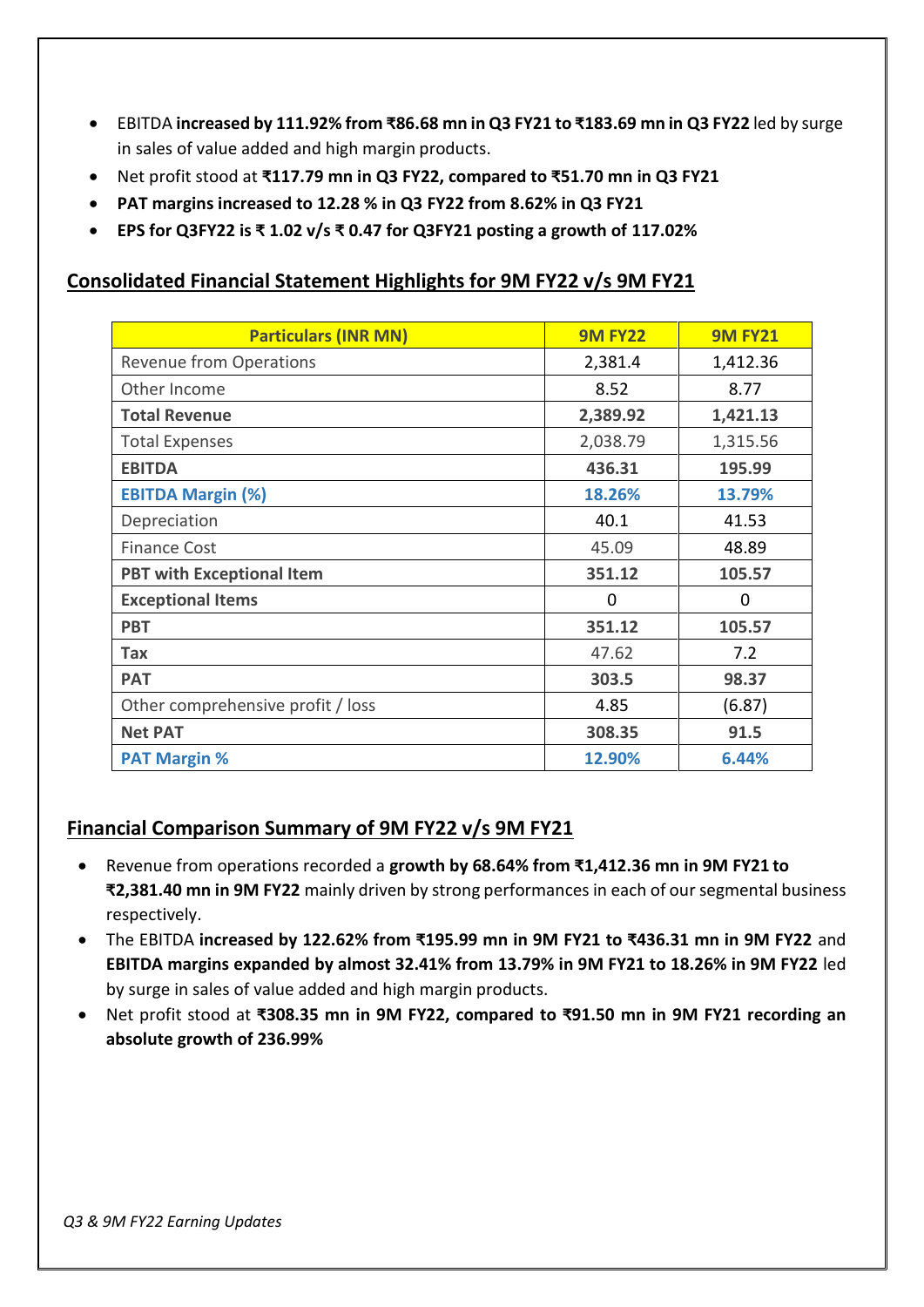### **Business Updates**

#### ➢ **Aeroflex Industries Limited**

- Aeroflex witnessed a robust growth of **61% in Sales** in value terms for Q3 FY22 as compared to Q3 FY21. It has also witnessed a strong growth of **74% in Sales** in value terms for 9M Ended 31st December 2021 as compared to 9M Ended 31st December 2020.
- Aeroflex Industries Limited is coming up with an Initial Public Offering (IPO) on main board of National Stock Exchange (NSE) and Bombay Stock Exchange (BSE) in FY 23.

#### ➢ **Sah Polymers Limited**

- Sah Polymers Limited **(Manufacturing Division)** recorded a growth of **42% in sales** in value terms for Q3 FY22 as compared to Q3 FY21 and a growth of **48% in sales** in value terms for 9M FY22 as compared to 9M FY21.
- Sah Polymers Limited **(IOCL Trading Division)** recorded a growth of **20% in sales** in value terms for Q3 FY22 as compared to Q3 FY21 and a growth of **27% in sales** in value terms for 9M FY22 as compared to 9M FY21
- Sah Polymers Limited has acquired **51% Stake** on 5th January, 2022 in Fibcorp Polyweave Private Limited to expand its existing business & market in the FIBC segment.
- **Fibcorp Polyweave Private Limited**, subsidiary of Sah Polymers Limited, has recorded a remarkable growth of **77.42% in Sales** in value terms for Q3 FY22 as compared to Q3 FY21 and an extraordinary growth of **115% in Sales** in value terms for 9M FY22 as compared to 9M FY21.
- **Mr. Murtaza Ali Moti (CA, CFA, FRM)** has been appointed as **CEO** of Sah Polymers Limited. He brings his expertise, knowledge and experience in the packaging industry which will help the company to grow into multiple product segments across the globe.
- Sah Polymers Limited is coming up with an Initial Public Offering (IPO) on main board of National Stock Exchange (NSE) and Bombay Stock Exchange (BSE) in the first half of FY23.

#### ➢ **Start-up Ecosystem**

- During Q3 of FY22, Sat (and its subsidiaries) invested in **16 new Start-up** companies, taking the total number of active investments in Start-ups and Funds till 31st December, 2021 to **100+ companies** which cover **27+ sectors.**
- Along with the above investment in Start-up companies, Sat has also invested in **5 Funds.**

#### ➢ **Genext Students Private Limited**

• During Q3 of FY22, Genext has conducted **3000+ hours** of LIVE online tutoring and registered **980+ new tutors** on Genext LIVE tutoring platform.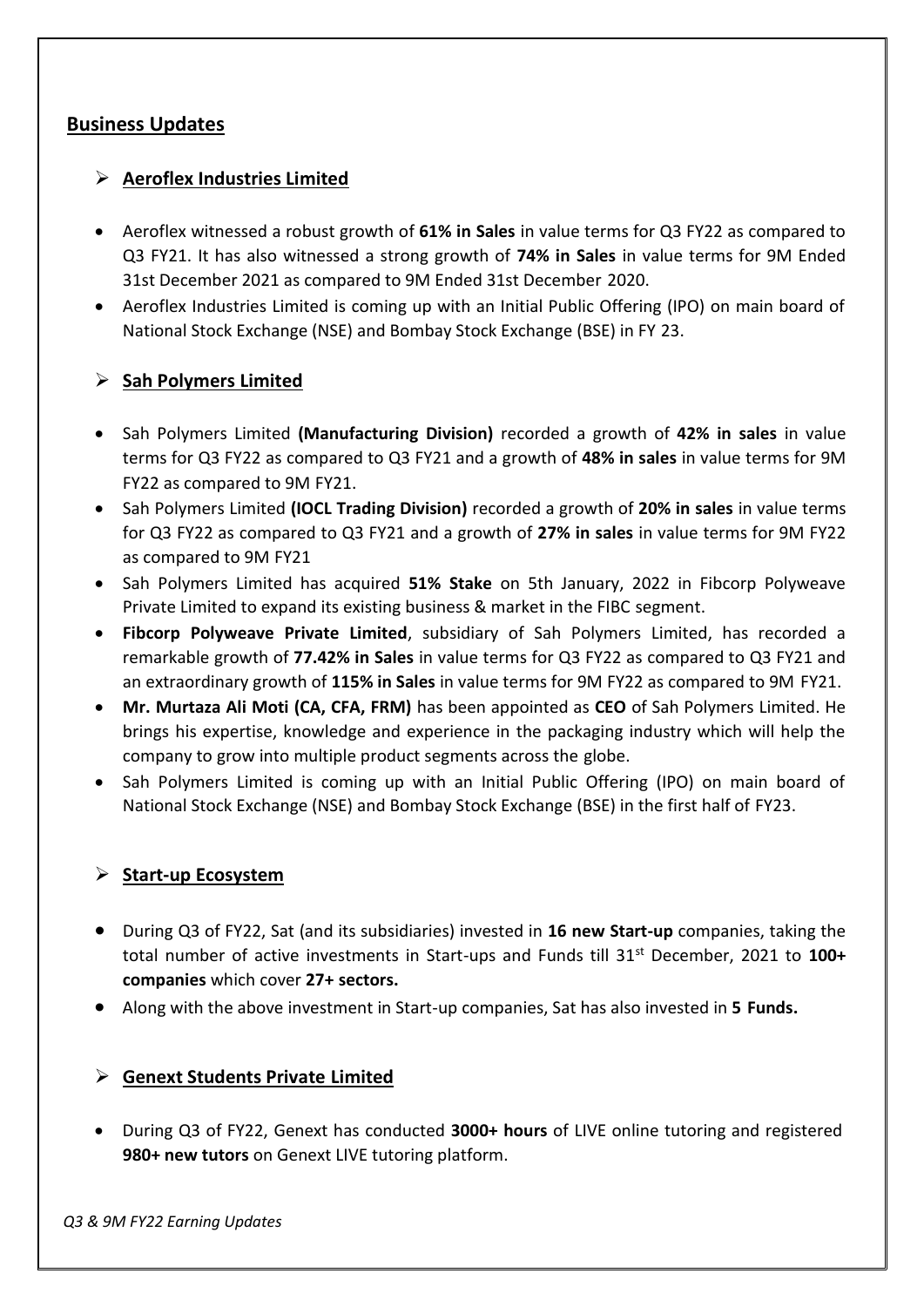• Additionally, Genext has also added **70,129 new** FREE users, thereby increasing the overall user base to 2,635,167 across **1,200+** cities.

#### **A. Management Comments**

**Commenting on the performance of Q3 FY22 and 9M FY22,** *Mr. Asad Daud (Director) said:*



*A young entrepreneur with innovative and future centric thinking, Mr. Asad Daud, holds a Masters Degree in Accounting and Finance from the prestigious London School of Economics, London. His financial aptitude and newfangled approach is fostering the expansion strategy of the Company.*

*"Sat Industries Limited delivered an outstanding third quarter result due to our coherent products mix and growing demand of our key products. Our Revenue grew by 68.64% on a Y-o-Y 9M basis on account of strong performance and growth from our subsidiaries. Our EBITDA margins have increased to 18.26 % on a Y-o-Y 9M basis on account of better product mix, increase in exports and reduction in certain fixed costs.*

*Our Subsidiary, Sah Polymers Limited, has recorded a growth of 42% in value terms for Q3 FY22 as compared to Q3 FY21. We are expecting a rise in exports in the coming quarter and coming years due to the increase in demand. We aim to make Sah Polymers an ESG compliant company by the end of FY23. With the increase in the need for sustainable products, demand for FIBCs is expected to increase phenomenally in the coming years. There is a plan to expand the existing capacities of Sah Polymers to 2x in the FY23. Sah Polymers is in the process of getting listed on the main board of NSE and BSE in the first half of FY23.*

*One of our other subsidiaries, Aeroflex Industries Limited, witnessed a robust growth of 61% in sales in value terms for Q3*

*FY22 as compared to Q3 FY21. We are expanding the operations of Aeroflex by expanding the existing capacities on account of growing demand. Aeroflex is also set to be listed on the main board of NSE and BSE in FY23.*

*With the increase in dependency on technology for Education, we expect FY 23 to be a breakthrough year for Genext Students Private Limited.*

*In Q3 FY22, Sat and its subsidiaries invested in 16 start-up companies and funds. Till now, we have made an investment in 100+ companies covering 27+ sectors. We monitor the performance of our investee companies on a quarterly basis and are pleased to say that majority of our investee companies are on track of their vision and are operating in line with the projections made."*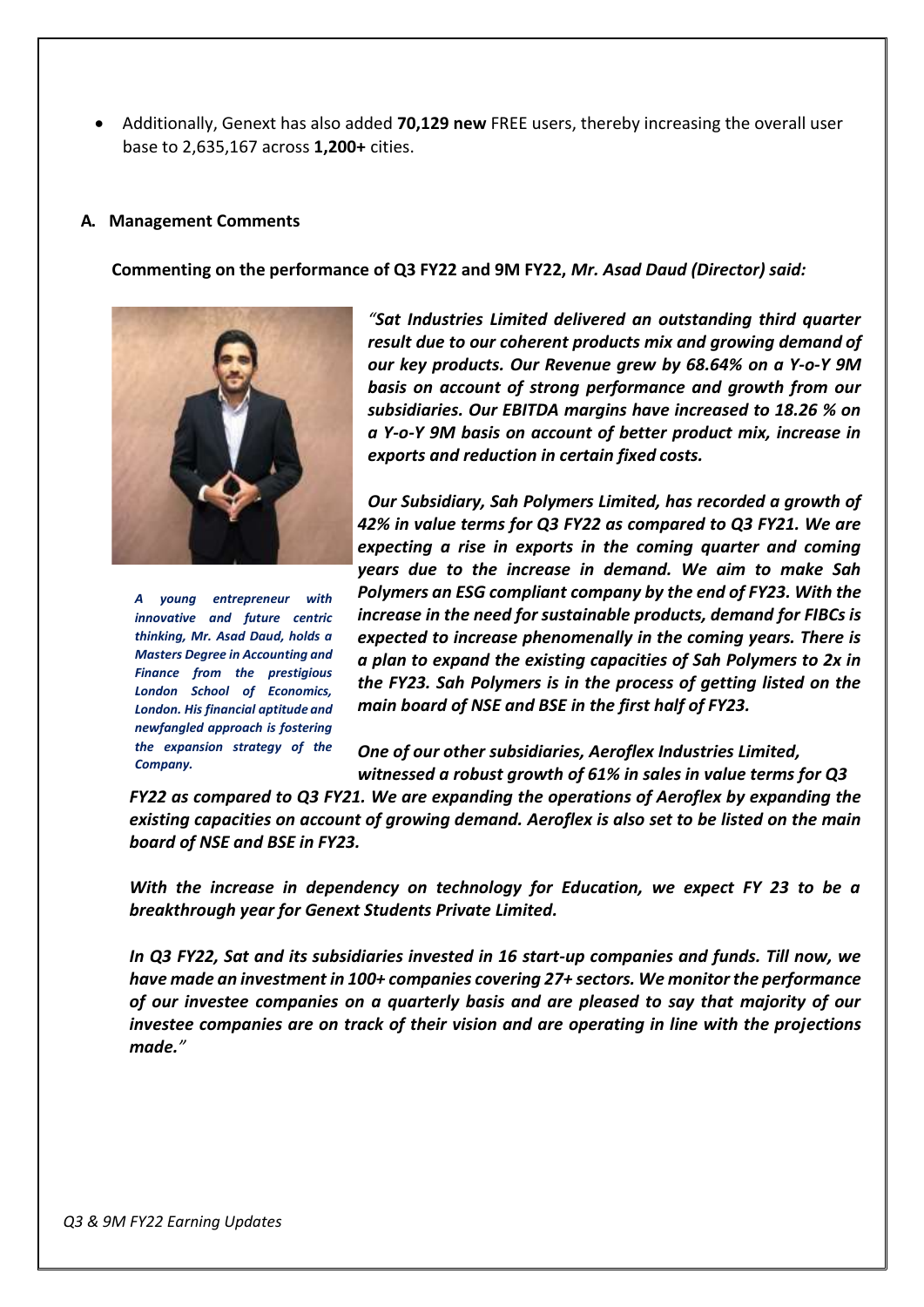### **Future Outlook**

- ➢ The management expects a robust growth in Q4 of FY 22 and expects to **deliver huge uptick in revenues for FY 23**, mainly driven by growth in demand of our products and augmentation of existing capacities.
- ➢ **Sah Polymers** is expanding by setting up another plant by making a **Capital Expenditure of Rs.50 Crores in II Phases**. The construction work of **Phase I** at the new unit has commenced in Q3 of FY22 and the production at the new plant is expected to commence from Q2 of FY23. The commercial production of **Phase II** will commence by the end of Q1 of FY24. Post the completion of the expansion plan for phase 1, the production capacity will be **doubled to 12,000 MT** from its current capacity of 6000 MT.
- ➢ **Aeroflex Industries Limited** is planning to deploy **Rs 125+ Crores** for expanding its manufacturing capacity at Taloja, Navi Mumbai which will increase its production capacity **to 16 million meters**  from its **current capacity of 11 million meters**. This expansion plan is expected to be completed by FY23.
- ➢ For the **investment in Start-ups, Sat and its subsidiaries** plan to invest in at least **75-100** new Startup Companies and Fundsin FY23 covering additional priority sectors. Sat expectsto have successful exits in **at least 2** investee companies in Q4 of FY22.
- ➢ Sat has **reported healthy upside in EBITDA margins for nine months ending December FY22** and further expects margin accretion that will be **mainly attributed to volume growth and better realisation from Sat's key products**. This will be complimented by the **investments in Start-ups reaching the maturity stage.**

### **About Sat Industries Limited**

Sat Industries Limited is a BSE listed Company. Sat is a parent company of a diversified business group and is engaged in **diversified business activities in polymer business, manufacturing, asset management and Ed-Tech through its various subsidiaries and associates**. The company has **presence in variousinternational marketssuch asthe Middle East, Europe, Asia, Africa and Central America and has its head office located in Mumbai (India).** Sat actively investsin start-ups which have disruptive and innovative business model. Sat is invested in sectors such as food-tech, ed-tech, e-commerce, hyperlocal services, digital media portal, hyper-local advertising, virtual reality products, artificial intelligence enabled research platform, IoT products, among others.

**Sah Polymers Limited** *(Sah is subsidiary of Sat - 91.79% holding)*, a **Manufacturer and Exporter of PP/HDPE Woven Bags and FIBCs** (Flexible Intermediate Bulk Containers). Sah Polymers limited is one of the pioneers in the manufacturing and exporting of (FIBCs), (PP)/High Density Polyethylene (HDPE) Woven Bags, and BOPP Laminated Bags in India, having an **installed capacity of 6000 MT**, spread over **2 acres.** SPL has been in this business for over 30 years abiding by the principles of quality and customer service. Sah's Products are appreciated, and quality is acknowledged by customers such as JK Cement, Ultratech Cement and Ambuja Cement from India as well as customers across the world. Persistent research development and innovation facilitated the manufacturing of products which have high strength-to-density ratio for durability and reliability. Sah Polymers Limited isrecognized as a Star Export House by Government of India and has exported its products to **more than 30 countries.**